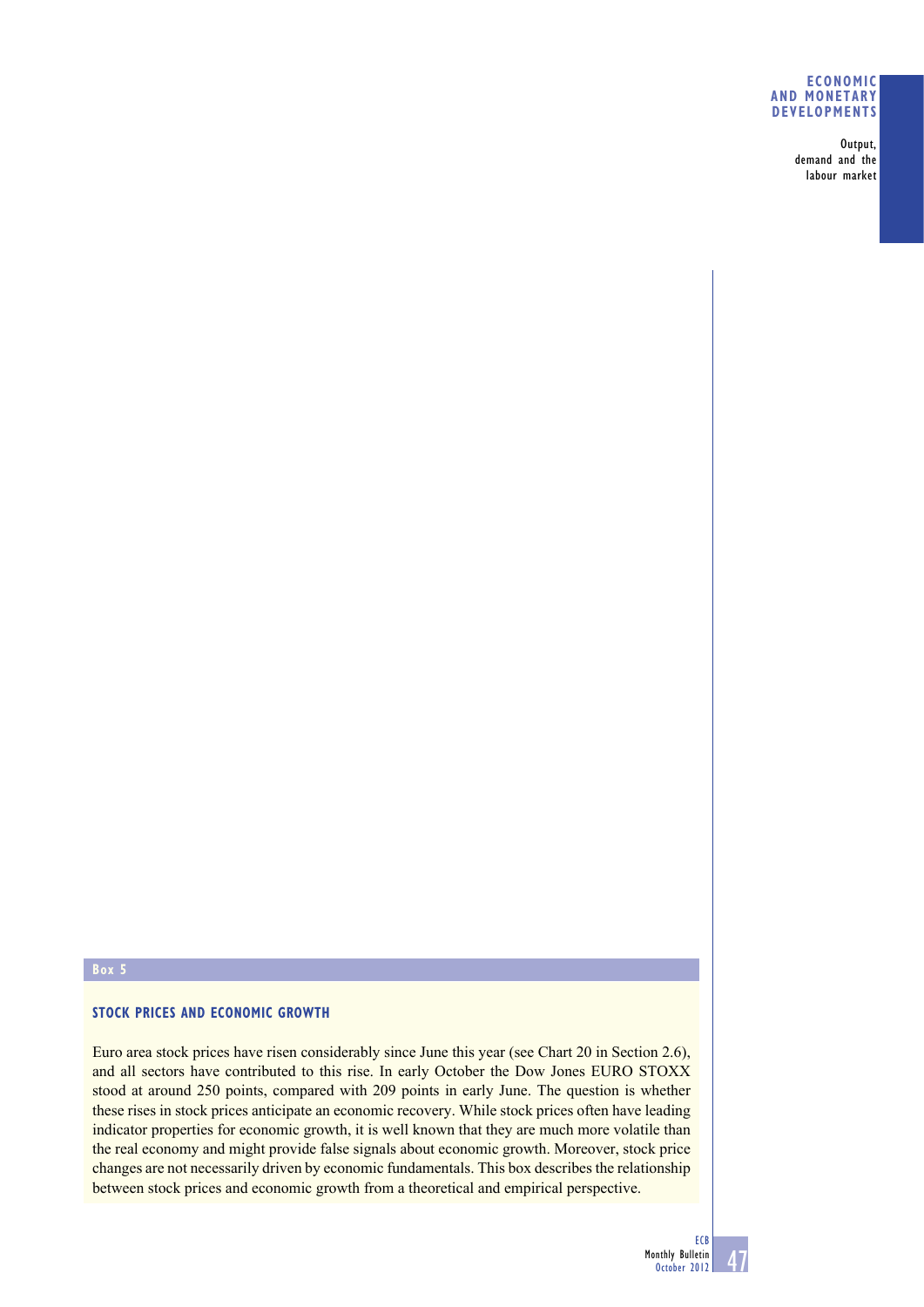### **Theory**

According to common theory, the price of a share equals the sum of all future dividend payments discounted to its present value. Dividends are often replaced by earnings, assuming a constant dividend pay-out ratio. The discount factor can be split into a risk-free component and an equity risk premium. This present value model for the share price implies a forward-looking passive, or indicator role for stock prices. Higher stock prices reflect an increase in the discounted expected earnings, providing potentially useful information about future economic growth.

Stock prices also play an active role in the economy through various channels. Higher equity prices provide an extra stimulus for households and firms that own, whether directly or indirectly, for example via pension funds, shares via positive wealth effects. Furthermore, the stock market is seen as a general measure of the state of the economy through which stock prices affect the real economy via a confidence channel. An increase in stock prices provides a stimulus to the confidence of households and firms and reduces the uncertainty they have about their future economic situation. Investment also benefits from higher stock prices via a lower cost of equity capital. Firms with a stock exchange notation can finance investment more cheaply by issuing new shares. Higher stock prices also increase the ratio between the market value of installed capital and the replacement cost of capital. An increase in this ratio, also known as Tobin's Q, encourages firms to invest more in capital. Higher stock prices also reflect an increase in the expected profits and thus in the sources of internal finance that are ultimately available for investment. This internal financing channel plays a particularly important role when external finance is not available or is only available against high cost. Another mechanism, through which stock prices affect the availability and costs of credit, is that higher stock prices improve the financial position of households and firms. This, in turn, allows households and firms to borrow more easily and cheaply and is known as a balance sheet channel. Finally, the equity risk premium provides an insight into the degree of risk aversion in the economy which, in turn, can affect the real economy. This channel works through the perceived riskiness of equity and the risk compensation desired by investors.<sup>1</sup>

#### **Empirics**

Despite a vast empirical literature about the predictive content of stock prices for economic activity, there is no convincing conclusion. Some studies provide evidence in favour of a positive relationship between stock prices and economic growth, whereas others argue that this relationship has broken down.<sup>2</sup> A likely explanation for a potential loss of predictive content is more prolonged bubbles in the stock markets. Stock prices can rise beyond their fundamental or intrinsic value if they are (temporarily) driven by non-fundamental factors.

<sup>1</sup> See the box entitled "Risk-taking and risk compensation as elements in the monetary policy transmission process", *Monthly Bulletin*, ECB<sub></sub> August 2008

<sup>2</sup> For example, using one century of US data, Schwert, G.W. in "Stock returns and real activity: a century of evidence", *Journal of Finance* 45(4), 1990, pp. 1237-57, shows that stock prices contain useful information about future economic growth, whereas Binswanger, M. in "Does the stock market still lead real activity? An investigation for the G-7 countries", *Financial Markets and Portfolio Management* 15(1), 2001, pp. 15-29, argues that this relation has broken down in the 1980s and 90s. In a similar vein, Stock J.H. and Watson M.W. in "Forecasting output and inflation: the role of asset prices", *NBER Working Paper Series* 8180, 2001, show in their seminal paper that certain asset prices predict output growth in some countries in some periods.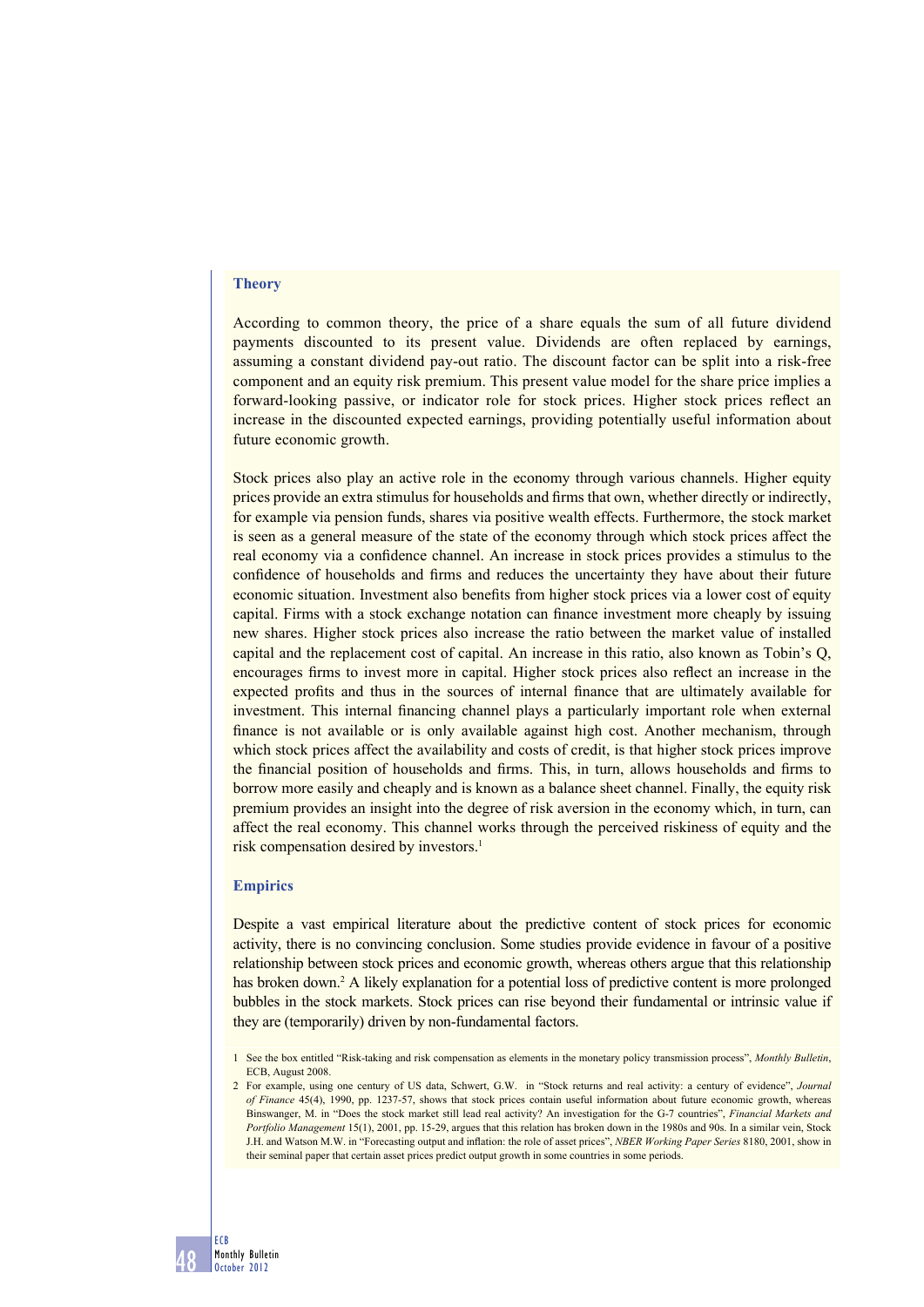#### **ECONOMIC AND MONETARY DEVELOPMENTS**

Output, demand and the labour market



One can mitigate this distortion by analysing the predictive content of the fundamental component observations for industrial production are from July 2012, and for stock prices from September 2012.

of stock prices: dividends or earnings and the factor by which future dividends or earnings must be multiplied in order to obtain the present value. The latter is better known as the discount factor. From this fundamental perspective, stock prices tend to contain information about future economic growth.<sup>3</sup> For example, a stock price fundamental in support of a forthcoming turn in economic growth is the recent fall in the discount factor.

Another possibility is to analyse stock prices at a sector level, knowing that not every sector necessarily adjusts to the business cycle to the same extent. Notwithstanding the fact that all sectors have contributed to the rise in the overall stock price index in the euro area since June this year, Chart A shows that stock prices of the euro area financial sector, a sector which is known to be quite pro-cyclical, have increased markedly.<sup>4</sup>

Another method to extract the predictive power of stock prices for the real economy is to relate the cyclical component of the stock price with that of industrial production (excluding construction). The correlation between stock prices (shifted forward by six months) and the business cycle, as represented by the industrial production cycle, is 0.70 (see Chart B). Indeed, by focusing on the right-hand tail of this chart one could conclude that the stock price cycle currently signals a

<sup>3</sup> For evidence on industrial countries, see de Bondt, G.J., "Predictive content of the stock market for output revisited", *Applied Economics Letters* 16(13), 2009, pp. 1289-94 and, for euro area and US evidence, Table 5 in Andersson, M., D'Agostino, A., de Bondt, G.J. and Roma, M., "The predictive content of sectoral stock prices: a US-euro area comparison", *Working Paper Series*, No 1343, ECB, Frankfurt am Main, May 2011. For evidence in favour of fundamental-driven equity wealth effects, see de Bondt, G.J., "Equity wealth effects: fundamental or bubble-driven?", *Applied Economics Letters* 18(7), 2011, pp. 601-05.

<sup>4</sup> For evidence in favour of the financial sector as the sector containing the most promising information content for future GDP growth in the euro area as well as in the United States, see Andersson, M., D'Agostino, A., de Bondt, G.J. and Roma, M., op. cit.